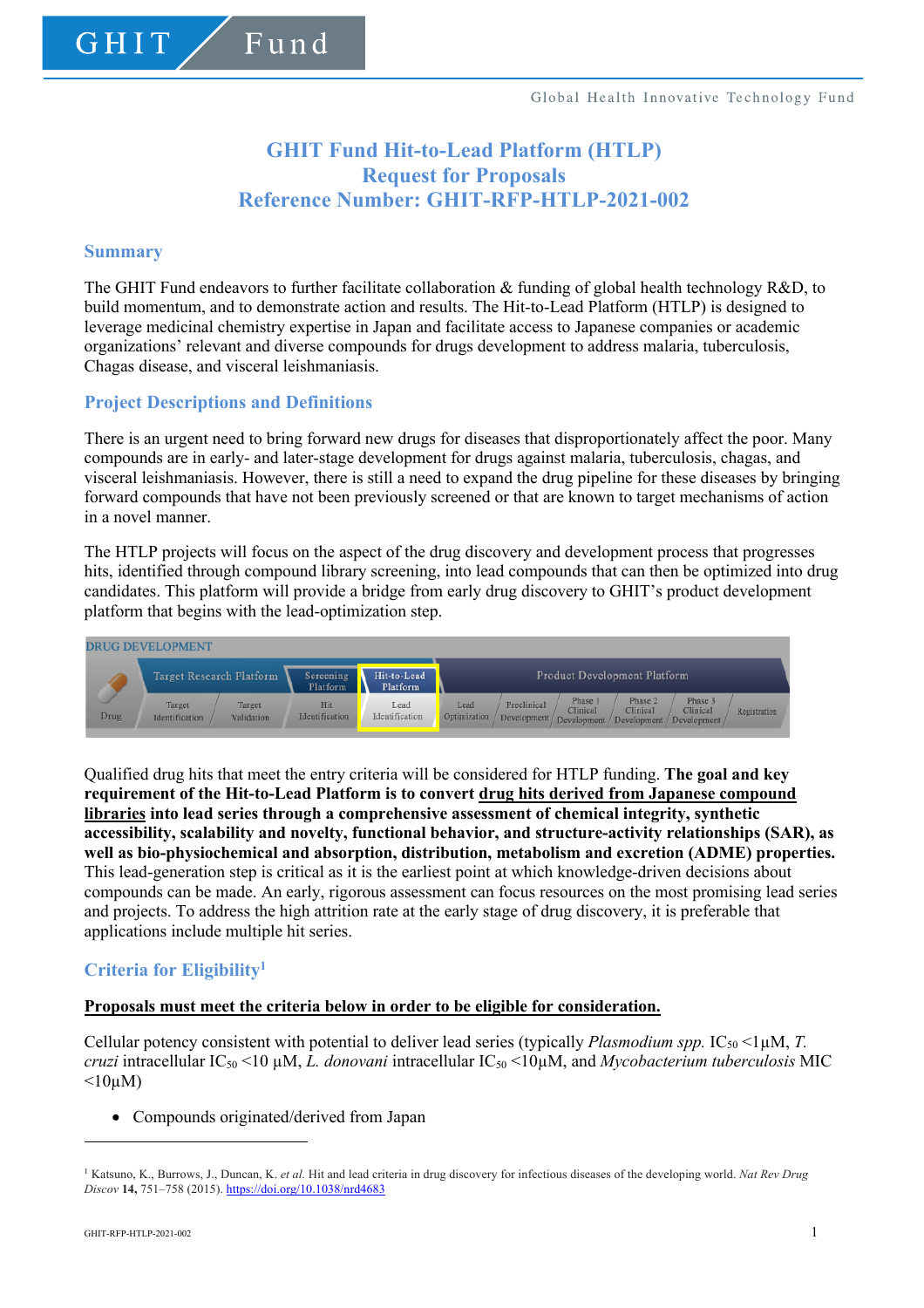- Novel hit structures confirmed
- Primary results validated on hit compounds (>90% pure)
- Acceptable *in vitro* concentration-response curves

Fund

- Preliminary SAR with existing analogues
- Progressable chemotypes
- $>10$ -fold selectivity for cytotoxicity using a mammalian cell line (e.g. HepG2)
- Adequate selectivity in counter assay(s)
- No blocking intellectual property (IP)
- No major synthesis or formulation issues anticipated

# **Project Outcomes<sup>1</sup>**

# **Generic criteria**

GHIT

- TPP (Target Product Profile)/TCP (Target Candidate Profile) defined
- Acceptable *in vitro* potency. Oral efficacy in appropriate disease model (see below)
- Potential to deliver compounds with sufficient potency and favorable physicochemical properties (i.e., tractable SAR and structure liability relationships) with properties within the series within 10 fold of the TCP/ TPP
- Synthetic chemistry amenable to rapid series expansion preferred
- $\bullet$  >10 fold selectivity with respect to cytotoxicity
- Acceptable physicochemical properties (typically solubility in PBS >10µM, acceptable lipophilicity)
- Manageable ADME/Toxicity profile (liver microsome stability, plasma binding, permeability, CYP inhibition, hERG inhibition and, typically, secondary pharmacology selectivity profile)
- Oral bioavailability in rodents demonstrated  $(> 25\%)$
- No known toxicophores or undesirable reactive groups and no chemical feature with a liability associated with the pharmacophore; however, if required for biological activity, some indication that its toxicity can be managed
- No acute toxicity from in vivo efficacy studies
- Liabilities of the series understood and a rationale generated for why they can be overcome in the subsequent optimization phase
- No apparent IP obstacles for progression of this series

#### **Malaria**

- *In vitro* potency against wild type and resistant strains within 10 fold of Target Candidate Profile (TCP)
- Frontrunners tested across the entire malaria life-cycle and specialist mechanistic assays so series' profile and potential for each TCP understood
- In vivo efficacy criteria:
	- $\checkmark$  Blood stages (TCP1 and TCP2): Observed parasite clearance in a *P. falciparum* infected SCID mouse model when given orally:  $ED_{90} < 50 \text{mg/kg}$
	- ü Anti-relapse (TCP3a): no *in vivo* criteria demonstrated anti-hypnozoite activity *in vitro*
	- ü Transmission-blocking (TCP3b): Potency in functional gametocyte assay (gamete formation) in a similar range to the *in vitro* asexual blood stage potency
	- Chemoprotection (TCP4): Efficacy in a prophylaxis model of malaria;  $ED_{90} < 50$ mg/kg

\*For more information regarding TCPs and TPPs, please refer to the following URL: https://www.mmv.org/research-development/information-scientists/target-product-profiles-target-candidate-profiles

#### **Tuberculosis**

- Good *in vitro* activity against replicating and preferably also non-replicating *M. tuberculosis* (MIC under aerobic conditions (MABA) $\leq$   $\mu$ M and/ or under anaerobic conditions (LORA) $\leq$ 20  $\mu$ M)
- Bactericidal activity preferred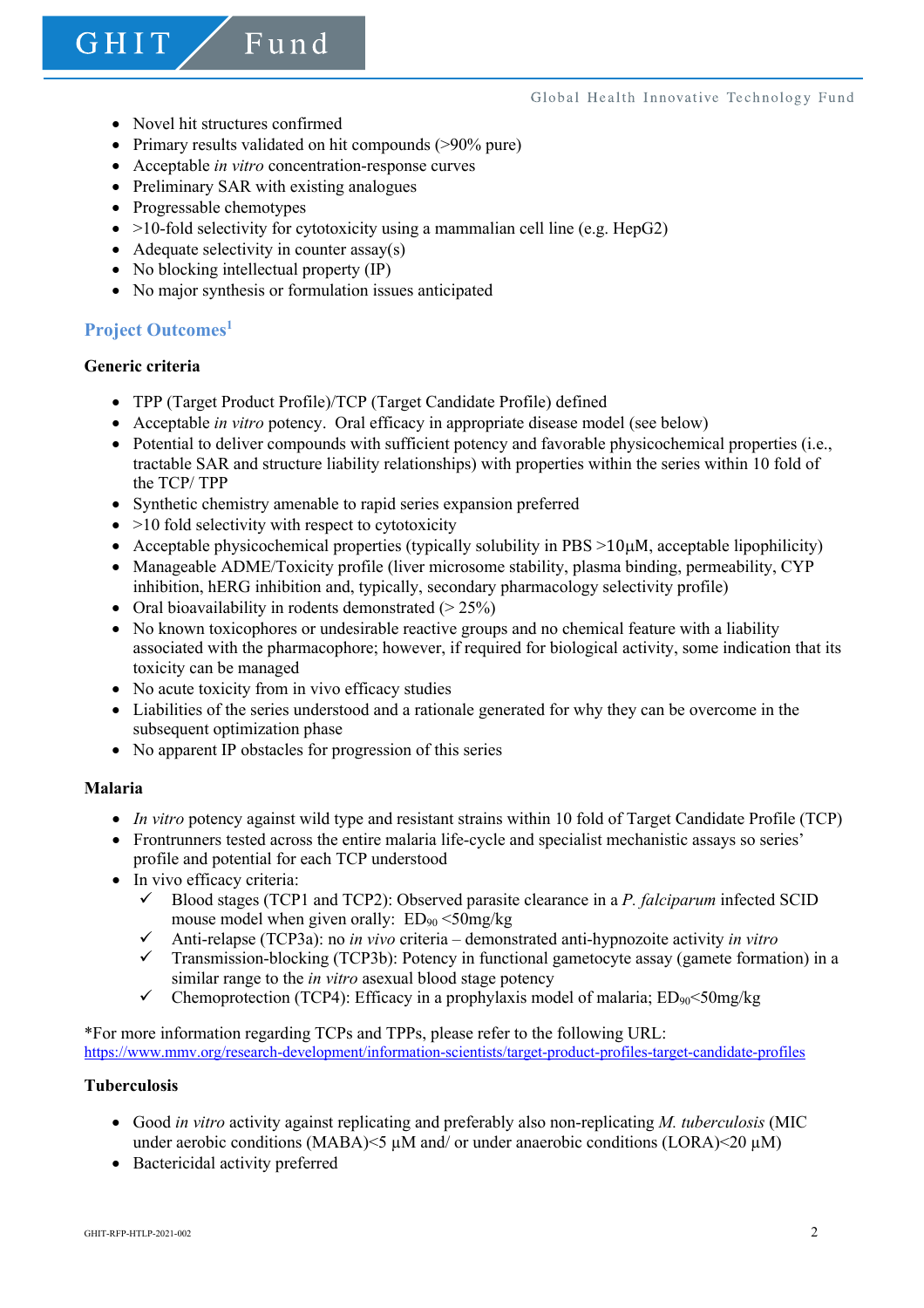- Preliminary indication of safety and efficacy demonstrated in mice (greater than 0.5 log CFU reduction at doses equal to or less than 400 mg/kg in a mouse acute infection model)
- No cross resistance with existing TB drugs

Fund

#### **Chagas disease**

GHIT

- *In vitro* potency within 10 fold of TPP
- Acute mouse model of Chagas disease: 80% parasitaemia reduction or no parasites detected at the end of treatment and an increase in life span (10 x 50mg/kg *p.o.*)

#### **Visceral leishmaniasis**

- *In vitro* potency within 10 fold of TPP
- Mouse (or hamster) model (infected with *L. donovani* or *L. infantum*): >70% reduction in liver parasitaemia after 5 x 50mg/kg *p.o. q.d.* or *b.i.d*.

# **Eligible Collaboration Partners**

The GHIT Fund **requires** each HTLP project to have a collaboration with one of the three leading drug development PDPs as a partner: **Medicines for Malaria Venture (MMV)**, **Drugs for Neglected Diseases**  *initiative* **(DND***i***), and TB Alliance. A partnership with one of the above PDPs needs to have been solidified at the time of ITA and proposal submission.**

There is no set format for a collaborative project. However, it is important that each partner is contributing significantly to the collaboration. For example, an international organization working only with a Japanese contract research organization would not qualify for funding.

The GHIT Fund has data access and product access policies that must be followed by development partners (https://www.ghitfund.org/applyforfunding/accesspolicy/en). All partners to the partnership will need to sign an agreement with the GHIT Fund that includes access principles (data/ IP and product).

### **Application Process and Instructions**

All correspondence and documents relating to this RFP shall be written in English. The applicant shall bear all costs associated with the preparation and submission of the proposal, including costs associated with proposal development, presentation, and contract and agreement negotiation (unless otherwise noted by the GHIT Fund).

#### *Intent to Apply*

Interested applicants must complete the *GHIT-RFP-HTLP-2021-002\_IntentToApply.docx* document and return it by email to HTLPResponse@ghitfund.org by **10:00am Tokyo time on September 15, 2021** (use email subject line: GHIT-RFP-HTLP-2021-002\_Intent to Apply). Please do not submit any other documents to the GHIT Fund other than the Intent to Apply form.

Applicants who submit the *Intent to Apply* document will receive a confirmation email. The GHIT Fund staff will then perform an initial partnership and scope eligibility assessment. **Only eligible applicants will be invited to submit the full proposal and will receive the proposal templates from the GHIT Fund**. In addition, an individual Project ID will be assigned to each eligible proposal.

#### *Proposal Submission*

Eligible applicants are required to submit their completed proposal to **HTLPResponse**@ghitfund.org by **10:00am Tokyo time on October 22, 2021** (use email subject line: [Project ID] GHIT-RFP-HTLP-2021- 002 Proposal). Applicants who successfully submit their proposal document will receive a confirmation email. Proposals may not be modified after the submission due date (unless applicants receive the request from the GHIT Fund).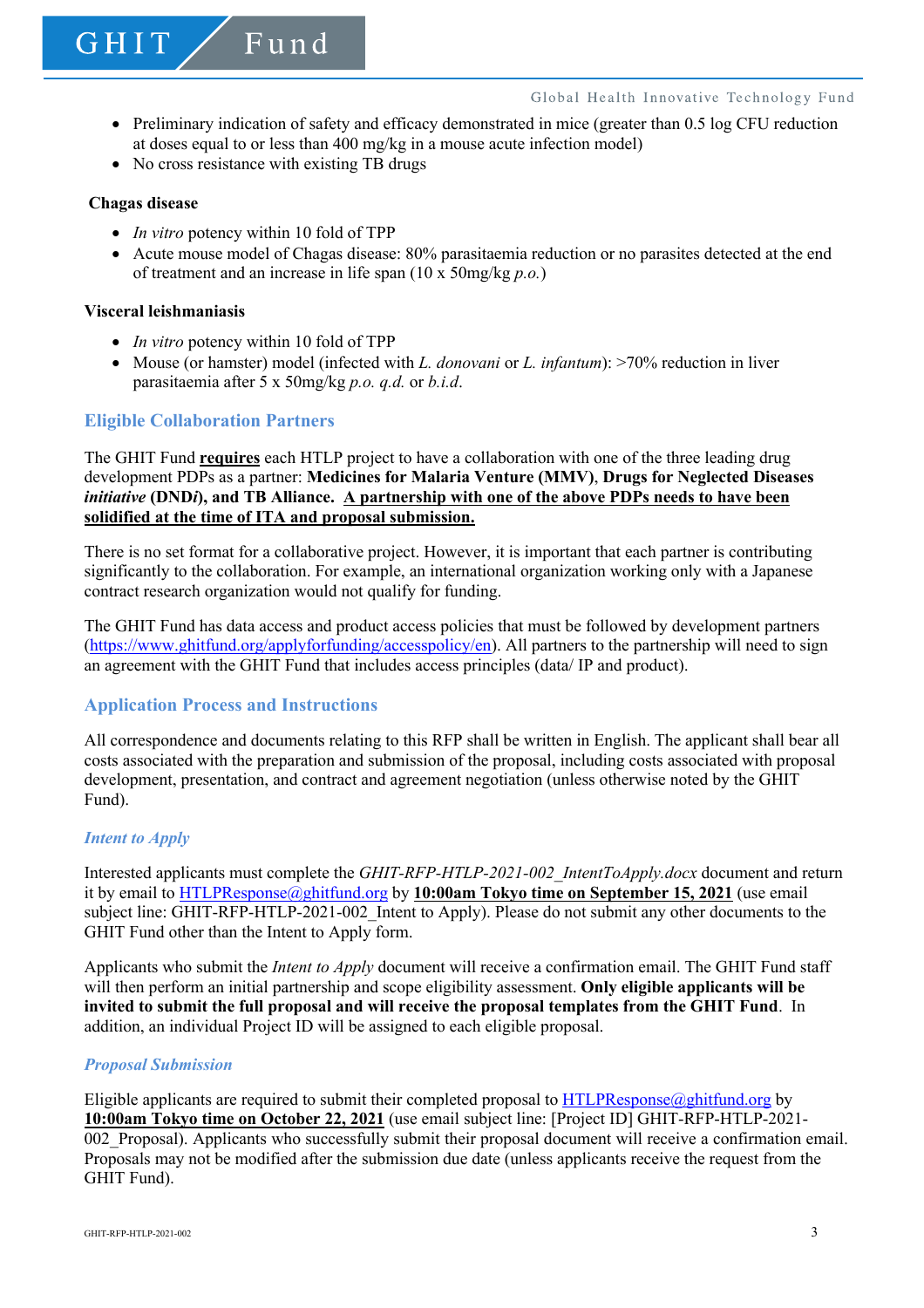Proposals must be reviewed and approved by all the collaboration partners who are participating in the project prior to submission. The *Collaboration Partners' Approval* form (*Collaboration\_Partners'\_Approval.docx*) must be signed by all the collaboration partners and a PDF copy must be submitted along with other proposal documents.

The GHIT Fund may, at its own discretion, extend the closing date by notifying applicants. Proposals received after the closing date for submission without prior agreement will be ineligible for consideration, but may be resubmitted in response to future RFPs.

#### *RFP Questions*

GHIT

Prospective applicants may also submit RFP questions to HTLPResponse@ghitfund.org until **10:00am Tokyo time on October 15, 2021** (please use email subject line: GHIT-RFP-HTLP-2021-002\_Questions). Please note that it may take time for the GHIT Fund Management Team to respond to your inquiries, so make sure to address your questions well in advance of the submission deadlines. A Frequently Asked Questions (FAQ) page is also available on the GHIT Fund website for reference: https://www.ghitfund.org/applyforfunding/investmentfaq/en.

#### **Proposal Evaluation**

#### *Preliminary Examination of Proposals*

Proposals will initially be examined to determine whether the:

Fund

- Partnership meets the GHIT Fund eligibility criteria
- Project objectives are aligned with the RFP-specified scope
- Proposal is complete and addresses all required content

GHIT Fund staff may ask clarifying questions or request additional information, as needed, to qualify proposals for evaluation.

#### *Technical Evaluation*

All eligible proposals will be evaluated based on the following criteria by the External Panel including Japanese and non-Japanese panels, which is comprised of several experts in the discovery and development of global health technologies, each of whom possesses the experience to objectively evaluate the proposal content.

- Scientific and technical merit (e.g., sound approach and methodology, level of innovation, overall quality and comprehensiveness)
- Potential Impact (e.g., how it will address a global health priority)
- Partnership and project management (e.g., collaboration capabilities and expertise, project history and performance, risk management, budget)

If a proposal has already been deemed technically or scientifically sound and aligned with global health needs by an established independent scientific or technical advisory committee (such as those established by PDPs), the partnership is expected to include a summary of the outcome of that review in their proposal submission.

After the review process, the External Panel will provide funding recommendations to the HTLP Sub-Committee, which is comprised of selected GHIT Selection Committee members, who review and approve funding recommendations.

Please note that the GHIT Fund Management Team does not have influence, authority, or decision power on the review and evaluation, funding recommendations, and award or non-award decisions of submitted proposals by the Expert Panel, Selection Committee, Sub-Committee, and the Board of Directors. In addition, submission of the Intent to Apply form and proposal documents to the GHIT Fund does not guarantee an automatic funding approval for your proposal.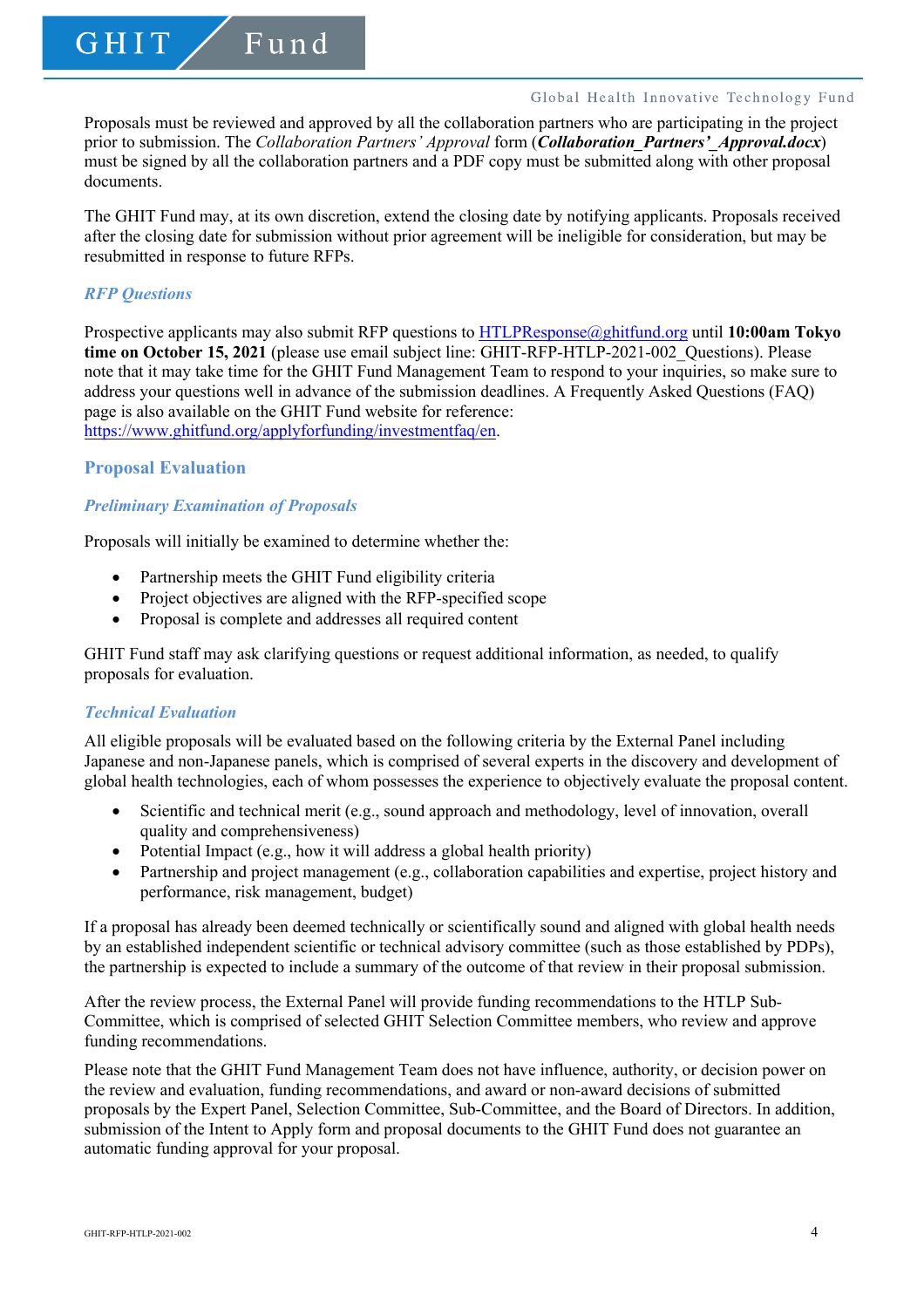# **Award Administration and Conditions**

GHIT

Fund

After the HTLP Sub-Committee approval, the GHIT Fund will notify applicants of the award decision by email. **Please note that GHIT Fund is not able to provide formal feedback to applicants receiving a nonaward decision.**

If the proposal is selected and the applicant receives an award notification, all partners are required to sign the Investment Agreement with the GHIT Fund and also submit a collaboration partners' contractual agreement which clearly defines the roles and responsibilities of all collaboration partners, within one month from award notification. Please be aware that the award may be void if this condition is not met.

Applicants are required to identify the designated development partner (investment recipient) and all other collaboration partners. The designated development partner will be responsible for the performance of all its collaborating partners. A representative of the designated development partner will serve as the main GHIT Fund point of contact and will be responsible for all GHIT Fund discussions and negotiations.

### **Investments will be awarded for a period of up to two years and reflecting the agreed activities and conditions based on the award notification from the GHIT Fund. The funding allocation will be milestone-based.** The GHIT Fund has the right to terminate the Investment Agreement if, but not limited to:

- The partnership disbands prior to satisfying its investment project obligations
- The progress of work is such that the obligations undertaken by the partnership will not be fulfilled
- The partnership fails to meet the milestones or goals specified in the investment agreement

If an investment contract is terminated, the GHIT Fund reserves the right to cancel future payments, reclaim paid funds, or mandate that paid funds be redirected to other charitable activities. In lieu of termination, the GHIT Fund may choose to renegotiate the terms of the existing Investment Agreement.

### **Data Access Policy**

The aim of our Data Access Policy is to articulate the principles that promote the transparency of and accessibility to data related to the safety and efficacy of healthcare technologies. This policy and its principles apply to data generated through activities primarily funded by the GHIT Fund, including but not limited to, those related to the discovery, development, and/or delivery of healthcare technologies.

All data and its processes for access will be transparent and clearly defined with the aim to ensure data quality, security, and equitable access. All data and findings will be disclosed in a broad and prompt manner in order to optimize prospects for the translation of findings in the global advancement of new healthcare technologies. Grantees should utilize public-access repositories and, if unavailable, should use alternatives for access that can ensure the transmission of new scientific findings to the larger research and development community globally.

Respect must be given to individuals and communities from or about whom data are collected. Respect must also be given to all matters of confidentiality and attribution as they pertain to researchers, evaluators, and their collaborators. Confidentiality and respect for such should be fully recognized where necessary or required by law or regulation.

Any and all existing data and findings owned by a grantee at the initiation of a project, including but not limited to information, know-how or intellectual property, will remain that of the original holder. The original holder may share, assign, or license their rights to a third party.

Ownership of any and all data and findings that is obtained or created through activities funded by the GHIT Fund and that can be applied for any intellectual property rights will be discussed and negotiated between participants and/or grantees of a project. All final agreements shall be in alignment with the licensing and pricing principles outlined below.